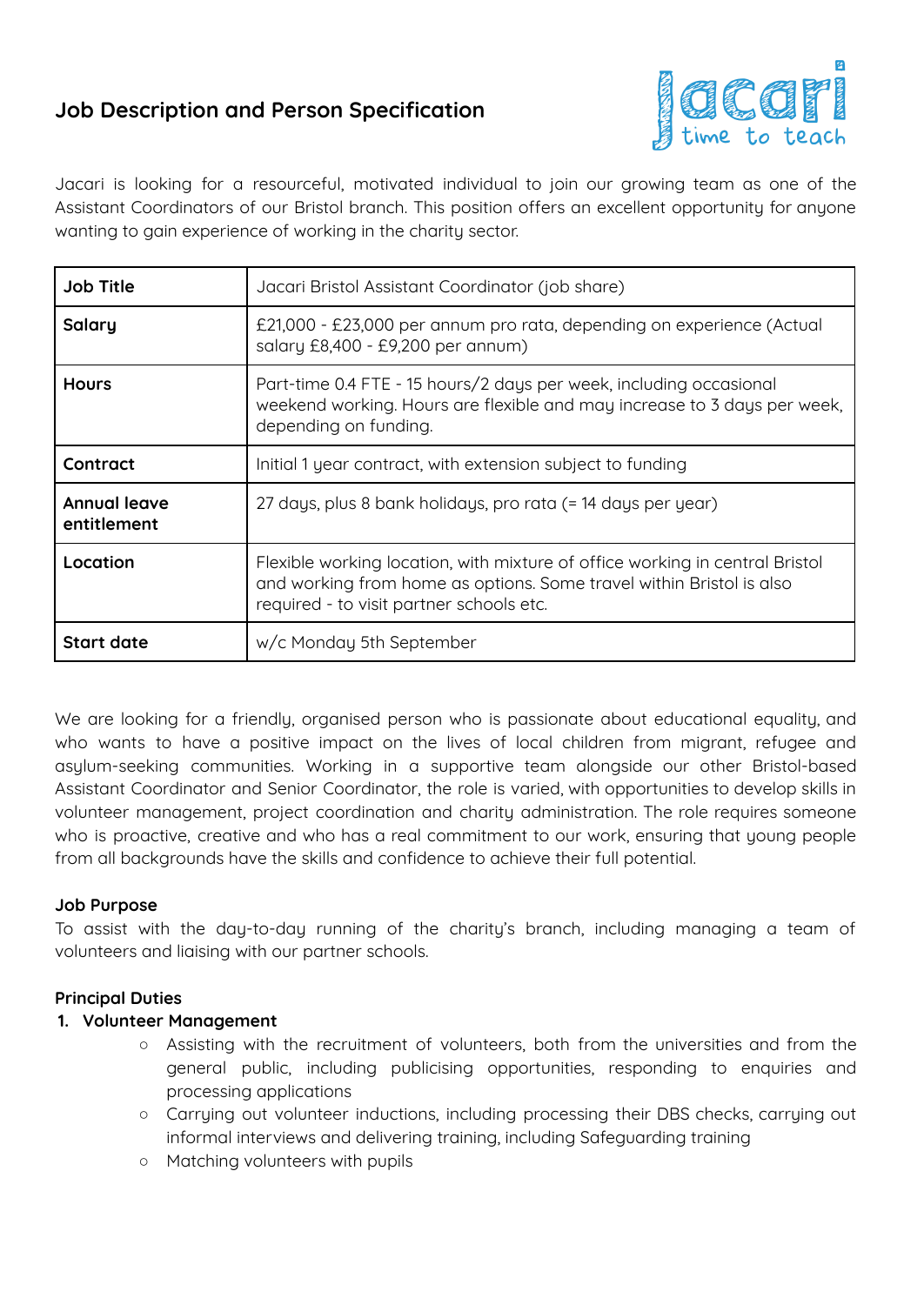- Providing ongoing, regular support to volunteers dealing with queries, writing weekly volunteer new bulletins, providing teaching advice or resources, and identifying training needs where appropriate
- Managing and supporting our volunteer committee

## **2. School and family liaison**

- Maintaining strong relationships with our partner school contacts by responding to all communications promptly and meeting at least twice per year
- Processing pupil referrals and ensuring pupil records are kept up to date
- Ensuring parents/carers are communicated with clearly, including facilitating initial meetings with volunteers and producing clear information leaflets and/or letters
- Dealing with parent/carer and teacher queries

#### **3. Events**

- Assisting with the organisation of termly children's events/trips, including management on the day
- Assisting with the organisation of occasional community / public-facing events

#### **4. Administration and communication**

- Dealing with correspondence in a timely and professional manner
- Keeping our CRM system updated
- Working with the rest of the Jacari team to maintain Jacari's social media presence
- Cooperating with other local organisations, including keeping good relationships with our partner organisations and looking for new productive collaborations

#### **5. Other**

- Adhering to our policies at all times, including making sure parents, schools and volunteers are aware of our safeguarding policies and procedures
- Assisting with monitoring and evaluation, including conducting surveys of teachers, volunteers, pupils and parents and assisting in completing our annual impact report
- Supporting the rest of the team with funding bids and/or grant reports as and when required
- Reporting to our Board of Trustees as and when required, and acting on their decisions

This role is a job share, so you will work closely with our other Bristol Assistant Coordinator (already in post) to deliver our programme in Bristol, as well as with our team in Oxford to ensure standardisation of practices across the organisation. Line management is provided by the Bristol Senior Coordinator (based in Bristol) and support and guidance is provided by our Board of Trustees. We are committed to ensuring our staff feel well-supported and receive the training they require in order to fulfil their roles; each staff member has a CPD training budget allocated to them to ensure this.

This is an outlined job description and should not be regarded as an inflexible specification. Responsibilities will be reviewed periodically in line with service priorities, and duties may change or new duties be introduced after consultation with the post holder. As a term of your employment, you may be required to undertake such other duties and/or hours of work as may reasonably be required.